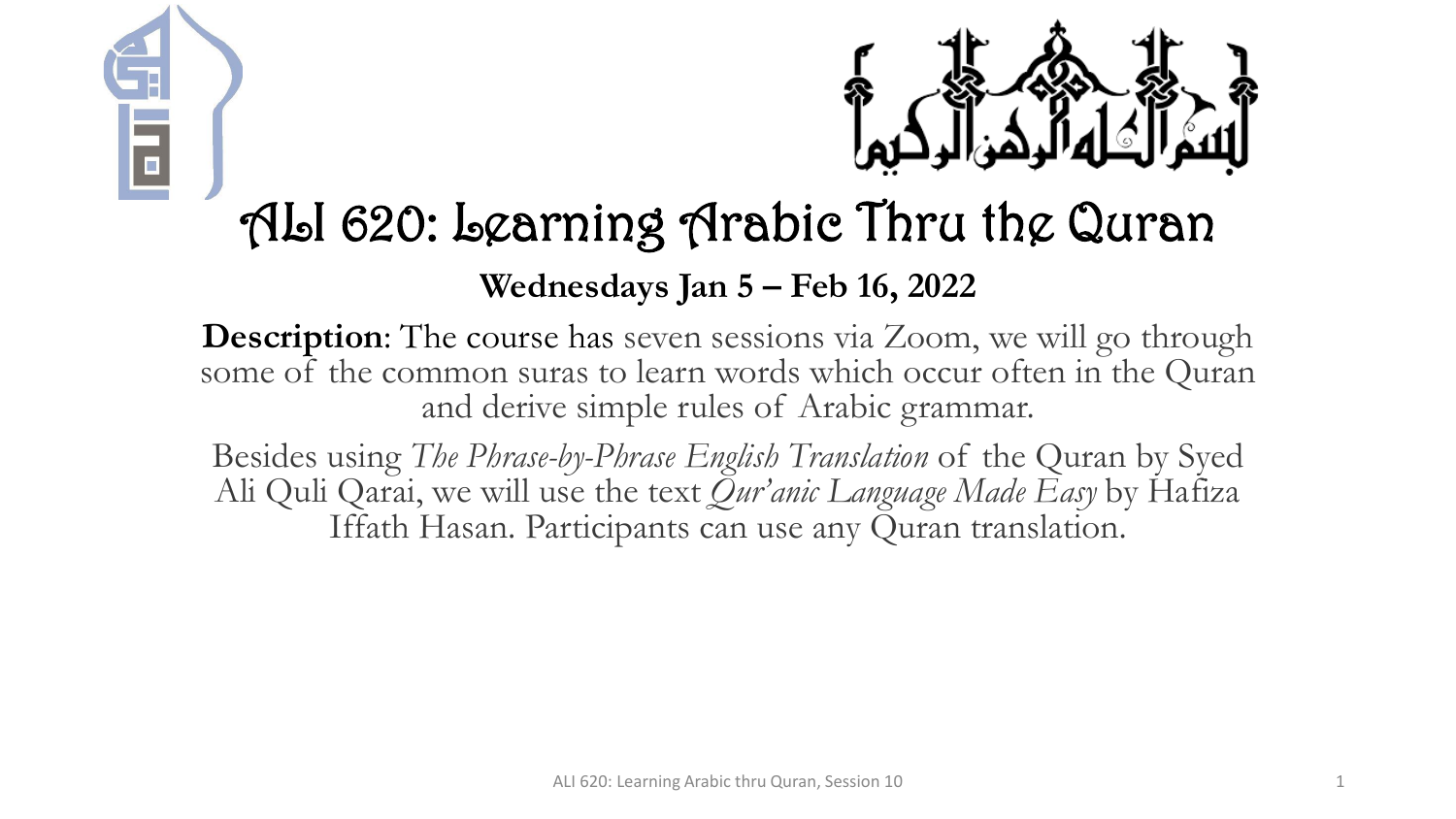# **Du'ā before reciting the Quran**

بِسِمِ اللهِ الرَّحْمِنِ الرَّحِيْمِ \* اَللهُمَّ صَلِّ<br>مَّذَبَهُ وَصَلَّى الرَّحِيْمِ \* اَللهُمَّ صَل م<br>م ه<br>يه ب<br>ه **€** للهُمَّ صَلِّ عَلَى مُحَمَّدٍ وَّآلِ مُحَمَّدٍ<br>مدين من الله  $\frac{1}{2}$ ا  $\overline{a}$  $\overline{a}$ لم<br>ح ى<br>. َ َك مد ه ت ع **ک** رت<br>.。 شر َ َ بر<br>فر س<br>رقب<br>رقب مَّة إِلَيْ<br>مَ إِلَيْ  $\overline{\mathcal{L}}$ ا ہے<br>، اَللَّهُمَّ إِنِّي نَشَرْتُ عَهْدَكَ، وَكِتَابَكَ ،فَاجْعَلَّ نَظَرِي فِيْهِ عِبَادَةً، وَقِرَآئَتِي فِيْهِ<br>حَمَّا رَبِّي مَشَرْتُ عَهْدَكَ، وَكِتَابَكَ ،فَاجْعَلَّ نَظَرِي فِيْهِ عِبَادَةً، وَقِرَآئَتِي فِيْهِ ا<br>۔  $\frac{1}{2}$ بز و<br>را ا<br>ما  $\ddot{\cdot}$ بر ِ  $\frac{1}{2}$ ه<br>به <u>،</u> بر<br>فر م ر<br>بر<br>بر <u>ة</u>  $\ddot{\circ}$ ر<br>ا <u>ة</u> َ ِ مد<br>م ه<br>بد <u>،</u> م<br>گ ر<br>گ  $\int$  $\overline{\phantom{a}}$ فِكْرًا، وَفِكْرِيْ فِيْهِ اِعْتِبَارًا، وَلاَ تَجْعَلْ قِرَآئَتِي قِرَآئَةً لاَ تَدُبُّرَ فِيْهَا، بَلِ اَجْعَلْنِي<br>مَكْرًا، وَفِكْرِيْ فِيْهِ إِعْتِبَارًا، وَلاَ تَجْعَلْ قِرَآئَتِي قِرَآئَةً لاَ تَدُبُّرَ فِيْهَا، بَلِ  $\frac{1}{2}$  $\ddot{\cdot}$ ۰.<br>ه ہ<br>ر ر<br>ا  $\ddot{\cdot}$ بر  $\ddot{.}$ :<br>\*<br>/ ى<br>م  $\frac{1}{2}$ ا ِ  $\frac{1}{2}$ ه<br>به ِ<br>ِهِ و<br>ِ ر<br>ا **ٔ فا** م ر<br>ر ِ<br>په م<br>گ ë<br>. م<br>گ ر<br>گ ت<br>ا **م**<br>. ب<br>.  $\epsilon$  $\ddot{.}$ ِ ر<br>tı ِ آيَاتِهِ وَأَحْكَامِهِ  $\mathbf{A}$ ا<br>م  $\frac{1}{2}$ ا ہ<br>ر ِ ِ<br>ٽ قة<br>م  $\ddot{\ddot{\bm{x}}}$ ر<br>ح اَتَدَبَّرُ آيَاتِهِ وَاَحْكَامِهِ، اِنَّكَ اَنْتَ ا<br>مستقط الله عليها الله عليها الله ل<br>ا تى<br>. بر<br>ن  $\ddot{\phantom{0}}$  $\ddot{\phantom{a}}$ .<br>ر ق.<br>ف  $\int$ بر<br>ز  $\overline{\mathcal{L}}$ ا م<br>. وفُ الرَّحِيْمُ  $\ddot{ }$ ه<br>ي لتَوُّرُّ<br>لروًّا

In the name of Allah, the Beneficent the Merciful. O Allah, bless Muhammad and the family of Muhammad. O Allah I have opened Your Pledge and Your Book. So, make my looking at it worship, and my reciting it thoughtful, and my thinking on it, a means of deriving lessons; and do not make my recitation without reflection. Rather make me ponder over its verses and its rules. Surely You are the Kind, the Merciful.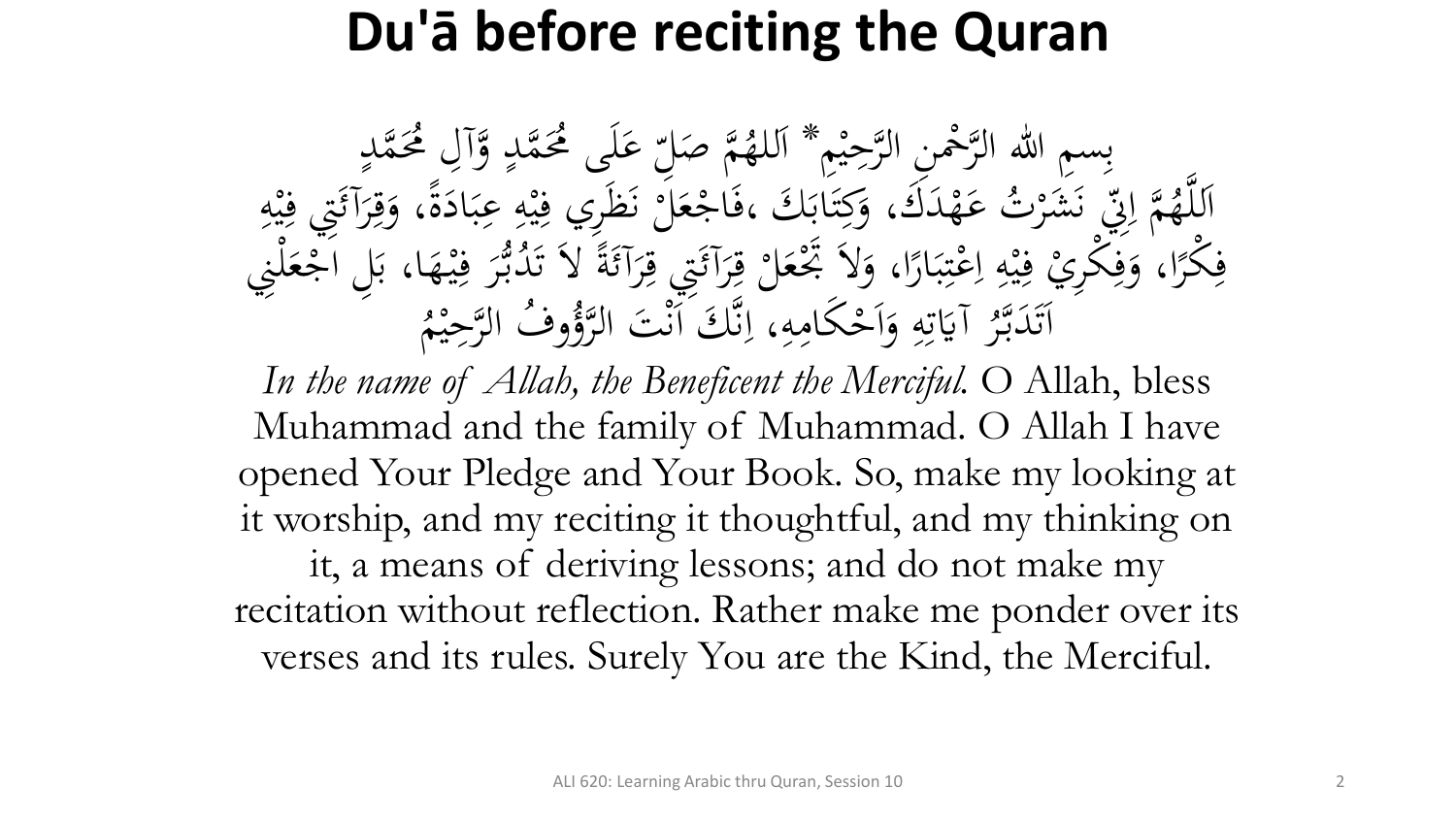# **House keeping items**

- *Shukran* for registering for the course
- Let us pray that Allah swt grants us success
- Ensure that you have revised past lessons
- Please, study thoroughly once slides are posted
- Always keep an English translation with you
- We encourage you to do homework assigned
- If you submit homework, do it by Monday so we can send you our comments before the class
- Ask questions during Q & A time. You may email (not WA) your questions to us by Monday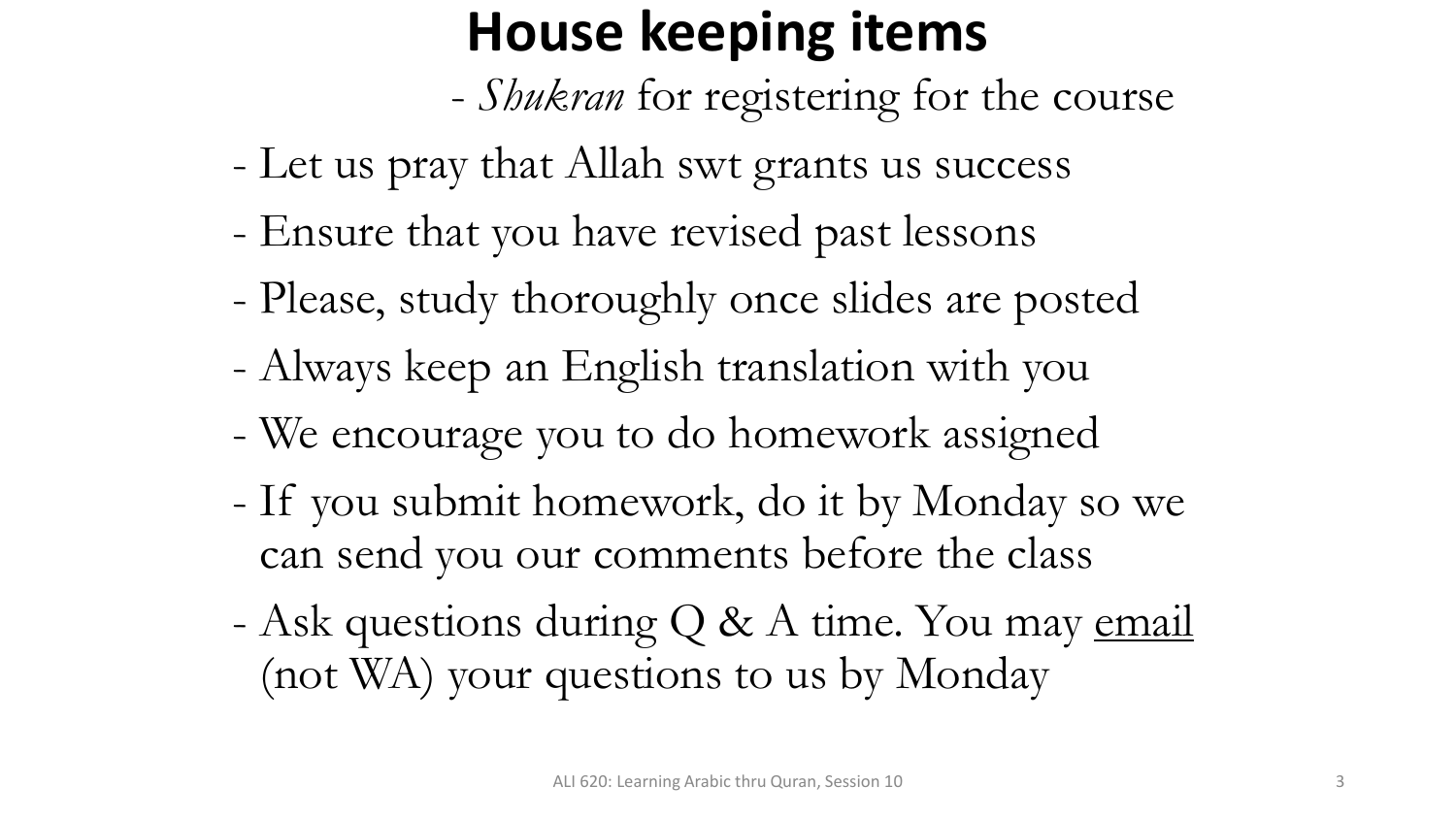# Other important points about prepositions – part 1

- 1. When alif does not have any of the vowel signs (fatha, kasra or damma) then it automatically carries a sākin on it, even if it is not marked. An alif with sākin is known as *hamazat al-wasl*. The alif of definite article 'al' ( $\cup$ ) is hamzat al-wasl.
- 2. When preposition *min* (مِنْ) is followed by a word beginning with hamzat al-wasl, .<br>ا  $\mathbf{A}$ then preposition *min* will change to *mina* (مِنْ). The meeting of two letters with  $\ddot{\phantom{0}}$  $\mathbf{A}$ sākin is known as *iltiqā' al-sākinayn.* Know that pronouncing two letters with sākin is difficult on the tongue. Therefore, min becomes mina. Examples: فَتَكُونَا مِنَ الظَّالِمِينَ (35)، فَأَنزَلْنَا عَلَى الَّذِينَ ظَلَمُوا رِجْزًا مِّنَ السَّمَاءِ ِ<br>ل  $\ddot{\phantom{0}}$  $\mathbf{A}$  $\ddot{\lambda}$ ت <u>ف</u> ِ<br>ِع  $\blacktriangle$  $\ddot{\phantom{0}}$ ِس<br>م م<br>^ وا رِجْزًا مِّ ز<br>( م ، فَأَنزَلْنَا عَلَى الَّذِينَ ظَلَمُوا رِجْزًا مِّنَ السَّمَاءِ (59) وَبَاءُوا بِغَضَبٍ مِّنَ اللَّهِ  $\ddot{\phantom{0}}$ ِّبِ **ک**  $\ddot{\phantom{0}}$ ن ڵ<br>-ل ز<br>ً  $\ddot{\phantom{0}}$ ِ<br>م  $\frac{1}{2}$ وا بِغَضَبٍ مِّ ِ<br>; ِ<br>ب </sub><br>د ء َب و ب<br>. َ  $(61)$ ँ

The original of the above sentences was:

(35)، فَأَنزَلْنَا عَلَى الَّذِينَ ظَلَمُوا رِجْزًا مِّنْ أَلسَّمَاءِ (59) وَبَاءُوا بِغَضَبٍ مِّنْ أَللَّهِ ۞ (61) فَتَكُونَا مِنْ أَلظَّالِمِينَ ِ<br>ل م ا .<br>-<br>- $\mathbf{A}$  $\ddot{\lambda}$ ت َ ِ<br>ِع  $\blacktriangle$ ل م ا م ِس<br>م  $\frac{1}{2}$ وا رِجْزًا مِّ ز<br>( **م**<br>. ، فَأَنزَلْنَا عَلَى الَّذِينَ ظَلَمُوا رِجْزًا مِّنْ اْلسَّمَاءِ (59) وَبَاءُوا بِغَضَبٍ مِّنْ اْللَّهِ  $\ddot{\phantom{0}}$ ِ **ک**  $\ddot{\lambda}$ ن ڵ<br>-ل .<br>( اً م ِ<br>م  $\frac{2}{\lambda}$ وا بِغَضَبٍ مِّ .<br>; ِ<br>ب </sub><br>د ء َب و با<br>. َ  $(61)$  ैं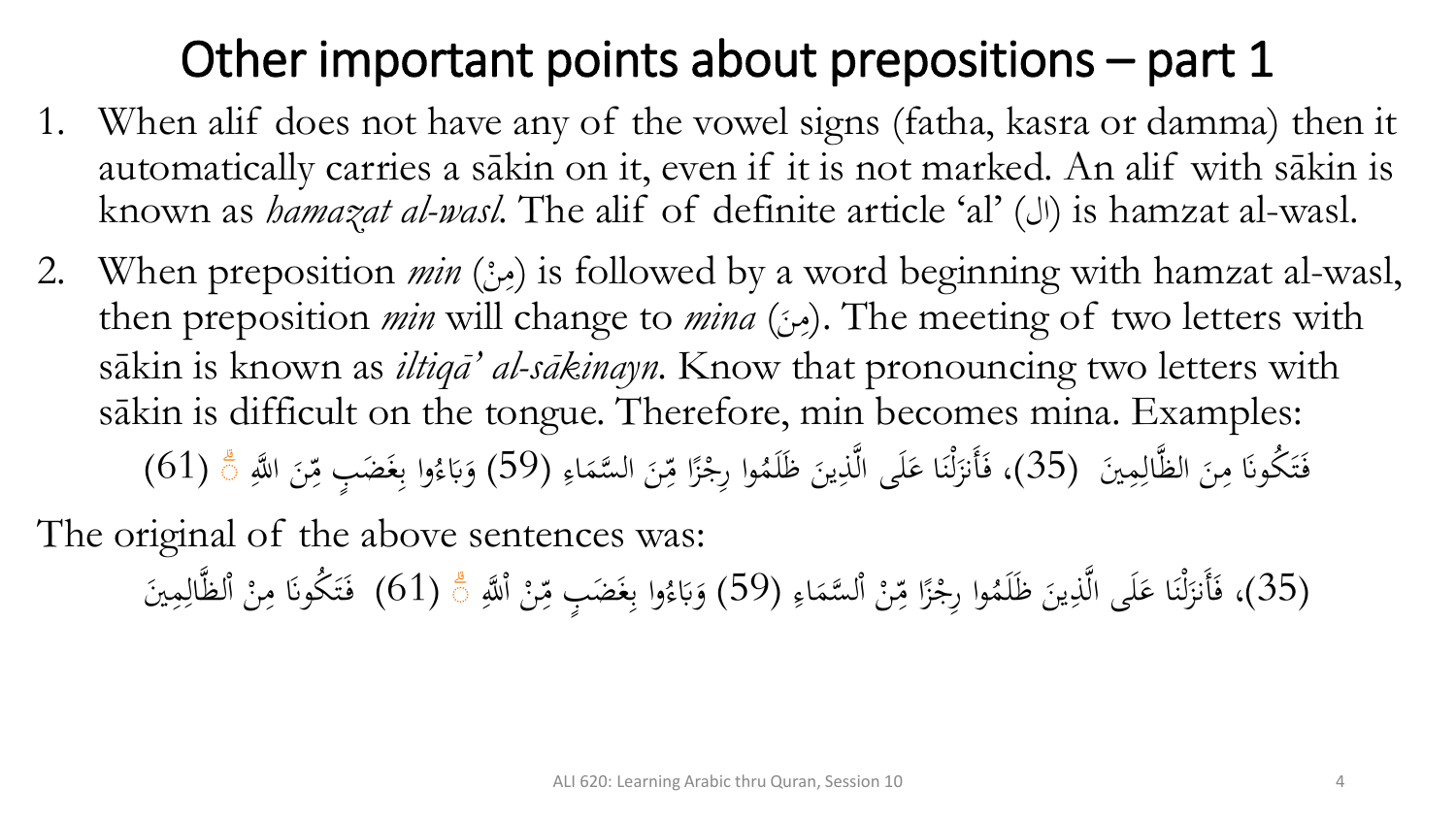Highlight prepositions before nouns in Q 2:26-40 ﴾ إِنَّ اللَّهَ لَا يَسْتَحْيِبِي أَن يَضْرِبَ مَثَلًا مَّا بَعُوضَةً فَمَا فَوْقَهَ<br>يَهْ يَهُ ثُمَّا فَوْقَهَ ه<br>, ھ<br>ج ة<br>.<br>. ه<br>و ضُرِبَ مَثَلًا مَّا بَعُ<br>بابَر برَآه هُ وَبِراهُ ب<br>. بذ<br>ثم م<br>: يَضْہ<br>ئے لیکن إِنَّ اللَّهَ لَا يَسْتَحْيِي أَن يَضْرِبَ مَثَلًا مَّا بَعُوضَةً فَمَا فَوْقَهَا ۚ فَأَمَّا الَّذِينَ آمَنُوا فَيَعْلَمُونَ أَنَّهُ اخْقُّ<br>وَيَرَوْ أَنَّهُ لَا يَسْتَحْيِي أَن يَضْرِبَ مَثَلًا مَّا بَعُوضَةً فَمَا فَوْقَ ي م<br>: ت م<br>ا نم<br>و  $\int$  لز<br>ا ا ہے<br>، فَأَمَّا الَّذِينَ آمَنُوا فَيَعْلَمُونَ أَنَّهُ اخْقُّ <mark>مِن رَّبِّهِمْ</mark><br>سَنَ مَا قَمَد الله الله الله من الله على الله على الله م  $\ddot{\cdot}$ <u>ف</u><br>. و<br>م  $\mathcal{L}$ .<br>-<br>-ِّبِ  $\frac{1}{4}$ <mark>من رَّبِّهِ</mark> ।<br>A  $\frac{1}{2}$ ً وَأَمَّا الَّذِينَ<br>ءَ :<br>-<br>-ِّب َ ِيمَٰذَاً مَثَلًا<br>وَيَمرُونَ ث  $\mathcal{A}$ ى<br>؟ كَفَرُوا فَيَقُولُونَ مَاذَا أَرَادَ اللَّهُ بِحَٰذَاَ مَثَلًا ﴾ يُضِلُّ بِهِ كَثِيرًا<br>حَقَرُوا فَيَقُولُونَ مَاذَا أَرَادَ اللَّهُ بِحَنْداَ مَثَلًا ﴾ يُصَلُّ بِهِ كَثِيرًا ر<br>. ر<br>ِ <u>م</u>  $\ddot{\hat{}}$ َ ر<br>بر -<br>...  $\mathcal{L}$  $\ddot{z}$ ِ ِ<br>ب يُضِلُّ بِهِ كَثِيرًا وَيَهْدِي بِهِ كَثِيرًا ﴾ وَمَا يُضِلُّ بِهِ إِلَّا الْفَاسِرِ<br>يُدِينَ يَوْمًى فَيْ وَيَدْيَنِ فَيْ فَيْ وَيَدْيَنَ فَيْ وَيَدْيَنَ فَيَ وَيَدْيَنِ )<br>.<br>.  $\ddot{\ddot{\lambda}}$ ِ ِ<br>ب  $\overline{a}$ يه<br>. َ プラット .<br>م م إ ِ ِ<br>ب ة صَن قِصَلٌ بِهِ إِلَّا الْفَاسِقِينَ ﴿٢٦﴾ الَّذِينَ يَنقُضُونَ<br>وَمَا يُضِلُّ بِهِ إِلَّا الْفَاسِقِينَ ﴿٢٦﴾ الَّذِينَ يَنقُضُونَ ه<br><mark>°</mark> َ يا<br>ح ي .<br>-<br>- $\frac{1}{2}$ عَهْدَ اللَّه<mark>ِ مِن بَعْدِ م</mark>ِيتَاقِهِ وَيَقْطَعُونَ مَا أَمَرَ اللَّهُ بِهِ أَنْ يُوصَدَّ<br>مَهْدَ اللَّهِ مِن بَعْدِ وَيَجَمَّدُ عَلَّهُ وَيَقْطَعُونَ مَا أَمَرَ اللَّهُ بِهِ أَنْ يُوصَدَّ ل<br>ر ى<br>. ِ<br>ب ب<br>و  $\frac{1}{2}$ مہ<br>پور يہ<br>ر أَن ي ه ِ ِ<br>ب ب<br>نر مِيثَاقِهِ وَيَقْطَعُونَ مَا أَمَرَ اللَّهُ بِهِ أَنْ يُوصَلَ وَيُفْسِدُونَ<br>مَاءًا بَنَيْ مِيرُهِ طِ بِيهِ وِ مِعْ وِ بِيَهَ وَ مِنْ وَ اللَّهُ بِيَبِهِ وَ اللَّهُ ر<br>و  $\mathcal{A}$ ه<br>وي يد<br>. ہ<br>' ِ <u>ة</u> شہ<br>پر  $\mathbf{A}$ يا<br>. لَ وَيُفْسِدُونَ <mark>فِي الْأَرْضِ</mark> ۚ<br>يَالَةِ مُؤْمَرَهُ مَ و<br>ه ً<br>ب ر<br>ِ د<br>م الخاميرُ<br>په الح لز<br>ا ا م<br>م أُولَٰٓئِكَ هُمُ الْخَاسِرُونَ ﴿٢٧﴾ كَيْفَ<br>يَتَنْ سَيَمَاءَ يَسُمُّ سَيْ الْمُؤْتَمَّةِ الْمَسْتَمَرِّينَ ِ<br>جگہ ئم َٰ وَن ُ ݣْفُرُونَ <mark>بِاللَّهِ وَكُنتُمْ أَمْ</mark>وَاتًا فَأَحْيَاكُمْ<br>مَدْوَنَ بِاللَّهِ وَكُنتُمْ أَمْوَاتًا فَأَحْيَاكُمْ ت<br>ل بہ<br>ت م  $\ddot{\cdot}$ ي م<br>ج  $\ddot{\phantom{a}}$ و<br>اءَ م م و<br>ا -<br>مخل ُّ ثُمَّ يُحِيَّنُكُمْ ثُمَّ يُحْيِيكُمْ ثُمَّ إِلَيْهِ تُرْجَعُونَ<br>سَمَانِ فَمَّ يَحْسَنُونَ م ِّ يُحْيِبِكُمْ ثُمَّ إِلَيْهِ تُرْجَعُونَ ﴿١٨﴾ هُوَ الَّذِي خَلَقَ لَكُم مَّا <mark>فِي الْأَرْضِ جَمِيعًا ثُمَّ</mark><br>الْمَحْمَدِينَ الْمَسْرَةِ الْمَسْرَةِ الْمَسْرَةِ وَإِنَّهُ مَنْ الْمَسْرَةِ الْمَسْرَةِ وَالْمَسْرِينَ وَالْ .<br>. ر<br>ا ِّ  $\ddot{\cdot}$ .<br>ِءِ م ي  $\frac{1}{2}$ ي .<br>ا ا<br>ا  $\frac{1}{2}$ و<br>آ <mark>ر</mark>  $\mathbf{A}$ اسْتَوَىٰ <mark>إِلَى السَّمَاءِ فَ</mark>سَوَّاهُنَّ سَبْعَ سَمَاوَاتٍ ۞ وَهُوَ<br>عالَمَتَهُ عَلَيْهِ الْمُتَوَامِنِ مِنْ الْمُجْمَعَةِ مِنْ الْمَجْمَعَةِ َ م ِ<br>ِع نم<br>ان  $\sqrt{\frac{1}{2}}$ .<br>ا∶ ا َ م<br>م ب  $\overline{a}$ ر<br>ر و<br>ر ھ<br>م وَهُوَ بِك<mark>َاِ</mark> َ  $\frac{1}{2}$ **ِكُلِّ** شَيْءٍ عَلِيهٌ ﴿٢٩﴾ وَإِذْ قَالَ رَبُّكَ <mark>لِلْمَلَائِكَةِ</mark> إِنِّي جَاعِلٌ<mark> فِي الْأَرْضِ</mark><br>إِلَّا اِبْنَ اِبْنَ مَذَهُ فَي الْمَسْرِ مِنْ الْمَرْسَلِ الْمَلَائِكَةُ إِنِّي جَاعِلٌ <mark>فِي الْأَرْضِ</mark> ِ<br>ب ب م  $\overline{1}$ **ک** بر<br>بد ر<br>پ <u>ة</u><br>. ن<br>أ  $\int$ إ و<br>。 ا<br>قم ِ <mark>ِم</mark> م ِ ل **بر**<br>.  $\int$ إ  $\ddot{\delta}$ خَلِيفَةً<br>ح  $\overline{1}$ خ<br>ج لَّ قَالُوا أَجْعَلُ فِيهَا مَن يُفْسِدُ فِيهَا وَيَسْفَكُّ الدَّمَاءَ وَ<br>سِدِي مِيَا السَّنِينَ فَي السَّنِينَ وَيَسْفَلُّ الدَّمَاءَ وَ ەر<br>< ء<br>اه م<br>. ِ<br>ب ِ<br>م م ي َ ہے<br>و ِ يد<br>را فِيهَا مَن يُم م<br>.<br>. لى<br>ئ  $\ddot{\cdot}$ قَالُوا أَجْمَعَكُ فِيهَا مَن يُفْسِدُ فِيهَا وَيَسْفِكُ الدِّمَاءَ وَغُنُّ نُسَبِّحُ بِحَمْدِكَ وَنُقَدِّسُ لَكَ<br>حَدَيَّا آخِيَ الْمُؤْثِيدِ وَأَيَّا أَنَّهُ جَزِيرُهُ وَلَيْلَ الْمَرْاجِعَ، أَوَّا أَنْهُ مِنْ أَوْثَى لَ ة<br>م لَ بِحَمْدِكَ وَنُقَدِّسُ ہ<br>ا ِ<br>پ م ئ<br>گ  $\zeta$ سر و<br>بنج و مجمعہ ہو<br>نے فیسکبہ<br>نہ کی ا سا<br>بر  $\overline{\phantom{a}}$ بر<br>ز نزو<br>سماج  $\frac{1}{\sqrt{2}}$ ً قَالَ إِنِّي أَعْلَمُ مَا لَا<br>مُرْمِد سَاتِ حَمَلاً اللہ  $\int$ ة<br>م م<br>ا بِّي أَعْلَمُ<br>يُستَعَلَّمُ م تَعْلَمُونَ ﴿٣٠﴾ وَعَلَّمَ آدَمَ الْأَسْمَاءَ كُلُّهَا ثُمَّ عَرَضَهُمْ<br>وَمَعَيَّلَا أَبَيْنَ الْأَوْسَ الْأَوْسَ الْمَسْتَمْرِ الْمَسْتَمْرِ الْمَسْتَمْرِ مَنْ الْمُسْتَمْرِ إِنْ م م<br>ا وَعَلَّمَ آدَمَ الْأَسْمَاءَ كُلَّهَا ثُمَّ عَرَضَهُمْ <mark>عَلَى الْمَلَائِكَةِ فَقَ</mark>الَ أَنبِثُونِي <mark>بِأَسْمَاءِ</mark> هُؤُلَاءِ إِن كُنتُمْ صَادِقِينَ ﴿١٣﴾ قَالُوا<br>إِبَا إِدْبِ النَّامِ الصَّاحِ الصَّاتِينَ إِسْرَاءِ الْمَلاَدُ ر<br>( ى<br>ئى **ائ** ء<br>ا **م**<br>ا ا مُ  $\overline{a}$ م<br>ا ء<br>۔ ہ<br>ر ا<br>الم ِ<br>وَلَ  $\frac{1}{\sqrt{2}}$ ل<br>ا و<br>م  $\ddot{\cdot}$ ۔<br>م ِ ا<br>ا م<br>م إ ِ<br>ِع  $\frac{1}{2}$ ه<br>ه ِ<br>قا ِ<br>ِ  $\frac{1}{2}$ َ حَانَكَ كَرْ عِلْمَ لَنَا إِلَّا مَا عَلَّمْتَنَا<br>فَقَدَّ فَقَدْ يَتَمَرَّ ند<br>. ن  $\ddot{\lambda}$ م **ک**  $\mathcal{L}$ ند<br>.. الم م ً<br>∶ بر ب بد<br>، و<br>سد  $\frac{2}{\sqrt{2}}$ حٍّ إِنَّكَ أَنتَ الْعَلِيمُ الْحَكِي<br>مَدِينٍ مِناهُمُونٍ مَؤْمَلَهُ عَ ل<br>ا ا م<br>مج نَّكَ أَنتَ الْعَلِيمُ<br>ُفَاتَ أَنْقَصَ ِ<br>ا **گ**ر م بر<br>ز  $\int$ إ ُ يمُ ﴿٢٣﴾ قَالَ يَا آدَمُ أَنبِئْهُم بِأَ **€** أَنبِئَـهُـ م  $\frac{1}{2}$ م<br>،<br>، قَالَ يَا آدَمُ أَنبِنْهُم بِأَ<mark>سْمَائِهِمْ</mark><br>بِهِ مِن يَرْوِرُ د<br>ا يا<br>-ة<br>و م ِ<br>وگ ا<br>م  $\frac{1}{2}$ ة فَلَمَّا أَنبَأَهُم<br>وه في الرك َ ه<br>م ا أَنبَأَهُم <mark>بِأَسْمَائِهِمْ</mark><br>ويرجع  $\ddot{\cdot}$ م ِ<br>گ ا<br>ا د غَيْبَ السَّمَاوَاتِ<br>أَيَّ بِهِ وَسَمْحَتِ سَمَّا ا َ ه<br>ر ا<br>ر م<br>.<br>. قَالَ أَلَمَّ أَقُل لَّكُمْ إِنِّي أَعْلَمُ غَيْبَ السَّمَاوَاتِ وَالْأَرْضِ<br>مَعَيْنٍ أَلَمَّ أَقُل لَّكُمْ إِنِّي أَعْلَمُ غَيْبَ السَّمَاوَاتِ وَالْأَرْضِ م  $\int$ إ م )<br>م ر<br>سا ا  $\frac{1}{2}$ ُ وَأَعْلَمُ مَا تُبْدُونَ وَمَا كُنتُمْ تَكَتُمُونَ<br>إِن لَمْ رَسِيدٍ رَيْنَ إِلَى لَمْ يَرْوِنَ م و<br>ا مَا تُبْدُونَ وَمَا كُنتُمْ تَكَتُّمُونَ ﴿٣٣﴾ وَإِذْ قُلْنَا <mark>لِلْمَلَائِكَةِ</mark> اسْجُدُ<br>« اللّه مَنْ الْمَسْتَمَدِّدُ عَمَّا اللّه عَلَيْهِ اللّه عَلَيْهِ مِنْ الْمَسْتَمْ تر<br>. بہ<br>ن م م<br>' و<br>بر **م**<br>. ه<br>به م<br>\ م  $\int$ إ ہ<br>و  $\frac{1}{4}$ ِ <mark>۵</mark><br>بر م ِ ل **بر**<br>بر اسْجُلُوا م َ لِ<mark>لَادَمَ</mark> فَسَجَدُوا إِلَّا إِبْلِيسَ أَبَىٰ وَاسْتَكْبَرَ وَكَانَ مِنَ الْكَافِرِينَ<br>مَكَمَّ فَسَجَدُوا إِلَّا إِبْلِيسَ أَبَىٰ وَاسْتَكْبَرَ وَكَانَ مِنَ الْكَافِرِينَ <mark>َ ا</mark>  $\ddot{\phantom{0}}$ ِ ِ فِي :<br>-<br>- $\overline{\mathbf{a}}$ و<br>پ َبِرَ<br>پ فَسَجَدُوا إِلَّا إِبْلِيسَ أَبَىٰ وَاسْتَكْبَرَ وَكَانَ مِنَ الْكَافِرِينَ ﴿٣٤﴾ وَقُلْنَا يَا آدَمُ اسْكُنْ أَنْتَ وَزَوْجُكَ الْجُنَّةَ وَأَ<br>وَقَسَجَدُوا إِلَّا يَقْرَبَا لِمَّ إِنِّ مَا يَّهَ بِرَجَ بِرَحْ بِيَ وَابْنَ  $\ddot{\lambda}$ ت م ہ<br>ا <u>ً</u>  $\overline{1}$ ب<br>م ه<br>ب  $\int$ ا<br>،<br>، و<br>ا لہ<br>ح ه<br>ر َ .<br>.<br>. .<br>. م<br>مم وَقُلْنَا يَا آدَمُ اسْكُنْ أَنتَ وَزَوْجُكَ الْجَنَّةَ وَكُلًا مِنْهَا رَغَدًا<br>عَمَّةً وَّ  $\ddot{\phantom{0}}$ يا<br>.  $\frac{1}{1}$ ہ<br>ر ل<br>ا ر<br>: لا<br>يا .<br>م  $\overline{\mathbf{a}}$ ــ.<br>ثُ شِئْتُمَا وَلَا تَقْرَبَا هَٰذٍهِ الشَّجَرَةَ فَتَكُونَا مِنَ الظَّالِمِينَ<br>وَفَيْ وَمِرْ مِنْ وَمِنْ الْمَرْوَةِ عَلَى بَرْدِ وَفَقَلْ الْمَقَالِمِينَ ِ  $\frac{1}{2}$ ِّ<br>ِم بند<br>و ر :<br>. ة<br>ر  $\mathcal{L}$ ج<br>بر ۔<br>ِہ .<br>ب <u>م</u> با<br>ہ ز<br>ر م ه<br>و **ه** و<br>ته م<br>م حَيْثُ شِئْتُمَا وَلَا تَقْرَبَا هَٰذِهِ الشَّجَرَةَ فَتَكُونَا مِنَ الظَّالِمِينَ ﴿٥٣﴾ فَأَزَلَّهُمَا الشَّيْطَانُ عَنْهَا فَأَخْرَجَهُمَا مِمَّ<br>معهود في بعده مرثور معهود العام المُحرِّد والعَّافِي العَامِينَ ﴿ وَجَهُوْ ي َ **∣**  $\triangle$ **e** ُمَا الشَّيْطَانُ عَنْهَا فَأَخْرَجَهُ<br>الْمَسْلَمَّةِ مَرَاتِكَ مَنْهَا وَأَخْرَجَهُمْ **بر**<br>بر ر<br>. .<br>. ہے<br>ت **ئہ**<br>. ى<br>ج  $\triangle$ ا<br>ا فَأَزَلَّهُمَا الشَّيْطَانُ عَنْهَا فَأَخْرَجَهُمَا مِمَّا كَانَا فِيهِ ز<br><mark>لا</mark>  $\overline{\mathbf{a}}$ ِ ن<br>نا ∍<br>‴् ا لن م ُ ۗ ق و  $\ddot{\phantom{0}}$ و<br>ر م<br>ما اهْبِطُوا بَعْضُكُمْ <mark>لِبَعْضٍ</mark> عَدُوٌّ ب<br>، بد ।<br>प्र ا<br>ا لم<br>و ا •<br>|<br>|} لَّ وَلَٰكُمْ فِ<mark>نْ الْأَرْضِ مُ</mark>سْتَقَرٌّ وَمَتَاعٌ <mark>إِلَىٰ حِينٍ </mark>﴿٣٦﴾ وَلَا يَسْتَقَرَّبُ اللَّهُ وَلَا يَسْتَقَر م و<br>پ ال **م** ہ<br>ن  $\ddot{\lambda}$ م<br>ا نذ<br>مد ।<br>पु مُ فَتَلَقَّىٰ آدَمُ <mark>مِن رَّبِّهِ</mark>  $\overline{\phantom{a}}$ ا<br>ا  $\ddot{\lambda}$ َ  $\overline{\mathbf{a}}$ ِ<br>بِ <mark>ب</mark><br>د <mark>مِن رَّبِّهِ</mark> كَلِمَاتٍ فَتَابَ<br>مَصْلَى مَكَّذِي وَبَ<sup>هِ</sup> لَهُ  $\overline{\mathbf{z}}$  $\frac{1}{2}$  $\mathbf{A}$ ِ نذ<br>ہ ت ِ عَلَيْهِ ۚ  $\ddot{\mathbf{r}}$ ى<br>تە م<br>. ل الرَّحِيمُ<br>بُّ الرَّحِيمُ ।<br>। وَ التَّوَّا<br>التَّوَّا ھ<br>ج و<br>هُ ر<br>و إِنَّهُ هُوَ التَّوَّابُ الرَّحِيمُ ﴿٢٧﴾ قُلْنَا اهْبِطُوا مِنْهَا جَمِيعًا<br>أَنَّهُ هُوَ التَّوَّابُ الرَّحِيمُ ﴿٢٧﴾ قُلْنَا اهْبِطُوا مِنْهَا جَمِيعًا بر<br>ز  $\int$ ر<br>ر ہے<br>ا بذبذ  $\frac{1}{2}$ بد م<br>- $\ddot{\cdot}$  $\frac{2}{\sqrt{2}}$ صلے<br>آب ِ<br>م فَإِمَّا يَأْتِيَنَّكُمْ مِّتِي ْهُدًى فَمَن تَبِعَ هُدَايَ فَلَا خَوْا<br>مَاتَّا يَأْتِيَنَّكُمْ مِّتِي هُدًى فَمَن تَبِعَ هُدَايَ فَلَا خَوْا ن<br>نم ِ<br>منہ<br>س ُ<br>بُ قة<br>م أ يا<br>ــا ׀<br>׆֛ ف<br>أ م<br>ر .<br>م ِ<br>،  $\overline{\phantom{a}}$  $\zeta$ بر تى<br>^ **△**<br>- .  $\overline{\phantom{a}}$ تِّي هُلَّك فَمَن تَبِعَ هُٰذَايَ فَلَا خَوْفٌ عَلَيْهِمْ<br>نَهَا مَالُهُ فَيَ هُ مِسْهُ مَا مِنطَةٍ وَادِن بَعْثَةٍ  $\hat{z}$ ء<br>ِ ه يَحْزَنُونَ<br>م بر<br>نار ز<br>ً م م وَلَا هُمْ يُحْزَنُونَ ﴿١٣٨﴾ وَالَّذِينَ كَفَرُوا وَكَذَّبُوا ۖ َ بہ<br>ر ذب َّ َك وا و َ وَالَّذِينَ كَفَرُوا وَكَذَّبُوا <mark>بِآيَاتِنَا</mark> أُولَٰٓئِكَ أَصْحَابُ النَّارِ<br>مِسْلَمَّا وَدَوْنَ وَمُرَدِّدُهُ وَيَوْمُ وَلَهُمْ الْمُرْدِينَ وَلَمْ يَوْمِينَ وَلَمْ يَوْمِينَ وَيَوْمِينَ .<br>أ ِ<br>ب َ ن ِ<br>نا ت َیا: َ م ِ<br>جگہ ئم َٰ رمو<br>پ ة هُمْ فِيهَا خَالِدُونَ<br>م ِ<br>ل .<br>. َ ِ م <u>ه</u> هُمْ فِيهَا خَالِدُونَ ﴿٣٩﴾ يَا بَنِي إِسْرَائِيلَ اذْكُرُوا يَا بَنِي إِسْرَائِيلَ اذْكُرُو<br>\*  $\overline{\phantom{0}}$ ِ<br>پُ ر<br>ا م ب<br>. ب يا<br>-نِعْمَتِيَ الَّتِي أَنْعَمْتُ عَلَيْكُمْ وَأَوْفُوا <mark>بِعَهْدِي</mark> أُوفِ <mark>بِعَهْدِكُمْ</mark> وَإِيَّايَ فَارْهَبُونِ ه<br>ر َ م  $\ddot{\cdot}$ **ک گ**ر .<br>د  $\ddot{\cdot}$  $\blacklozenge$ م ِ<br>ب ً<br>ا ِ<br>ب أ م ِ<br>ب ً<br>ا ِ<br>ب ا<br>ب  $\ddot{\cdot}$ و<br>بر  $\mathbf{z}$ وَإِيَّايَ فَارْهَبُونِ ﴿ وَ لَا عَلَيْهِ ر<br>ا َ  $\ddot{\cdot}$  $\int$ إ َ 5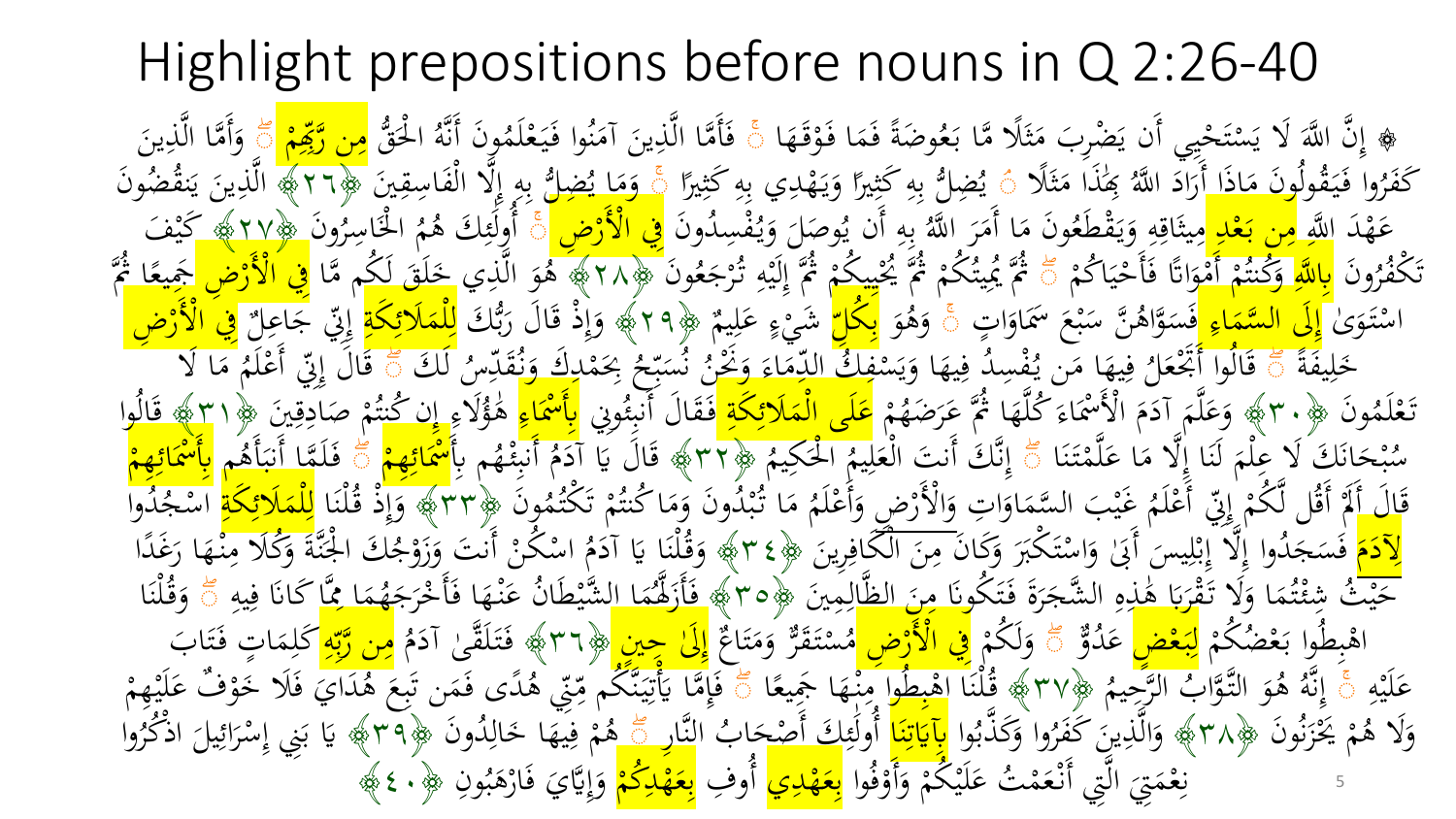#### Discussion on our homework for Lesson 9 - 1

MāshāAllāh, we received homework from many of you. That was good. InshāAllah, we hope that this will continue for remaining sessions. Please name your homework document as HW\_name\_Lesxx.doc,pin,docx. Also, aways email to [director@academyofislam.com](mailto:director@academyofislam.com)

A few of us missed highlighting كَمَ in verse 2:34: َ <mark>َ</mark>

- 1) Because the letter 'mim' has fatha instead of kasra. Why? They belong to a group known as 'diptotes'. These are not formed from Arabic roots. They do not take *tanwīn* and *kasra* at all. They either carry *damma* or *fatha*. The word م َد ِال also appears in verses 7:11, 17:61, 18:50, and <u>،</u> وَلَقَٰذْ عَهِدْنَا <mark>إِلَىٰ آدَمَ </mark>مِن قَبْلُ فَنَسِيَ وَلَمْ نَجِدْ لَهُ عَزْمًا 20:115 we see دَا:20 ـ 20:116. In verse ن<br>نا ل<br>ا **ک** َ َ ار<br>ا  $\sqrt{\frac{2}{2}}$ إ م َ  $\frac{1}{2}$ ر<br>ند َ مِن قَبْلُ فَنَسِيَ وَلَا نَجِدْ لَهُ عَزْمًا ه<br>به ة<br>ق  $\mathbf{A}$  $\frac{1}{2}$ ز<br>ر **ک** نَ<br>بِجَلْ لَهُ ل<br>ا
- 2) Examples of diptotes are Fatima, Makkah, Misra, etc. Look at this Du'ā recited in tahajjud:

َ يُنِ وَا مَبر<br>م س ئ<br>ُ وَفَاطِمَةَ وَالْحَسَنِ وَالْخُ لا<br>ح ا َ  $\overline{a}$ لا<br>ح ا َ  $\blacklozenge$ َ َ س<br>پ بانا ا لِّ عَلَىٰ مُحَمَّدٍ وَّعَليِّ **ک**  $\overline{a}$ ا<br>— **ک**  َل ص َّ م **€** اللهُمَّ صَلِّ عَلَىٰ مُحَمَّدٍ وَّعَلَيِّ وَفَاطِمَةَ وَالْحَسَنِ وَالْحُسَيْنِ وَالسَّجَّاِد وَالْبَاقِرِ....  $\frac{1}{2}$ <u>ہ</u><br>ف  $\ddot{\cdot}$ بر ل<br>ا َ  $\overline{\mathfrak{l}}$ 

Also, in the a'māl of Laylatul-Qadr we say while keeping the Quran on the head:  $\frac{1}{2}$ ، بِمُحَمَّدٍ َ  $\ddot{\phantom{a}}$ بِكَ يَا اَللّٰهُ، بِمُحَمَّدٍ، ا  $\ddot{.}$ .<br>أ ِبِنَ الْحِمَةَ، بِالْحَسَنِ، بِالْخُسَنِ لا<br>ح  $\overline{a}$ ل<br>ح  $\blacktriangle$ .<br>ه ِ<br>ب س<br>پ بانا ا مَلِيّ ، بِقَاطِمَةَ، بِالْحَسَنِ، بِالْحُسَنِيِّ ِ **گ**ر ِ<br>ب د<br>نر مَبر<br>م سَيْنِ . . . بِالْحَجَّةِ  $\ddot{a}$ ِ<br>بِالْحُ لا<br>ح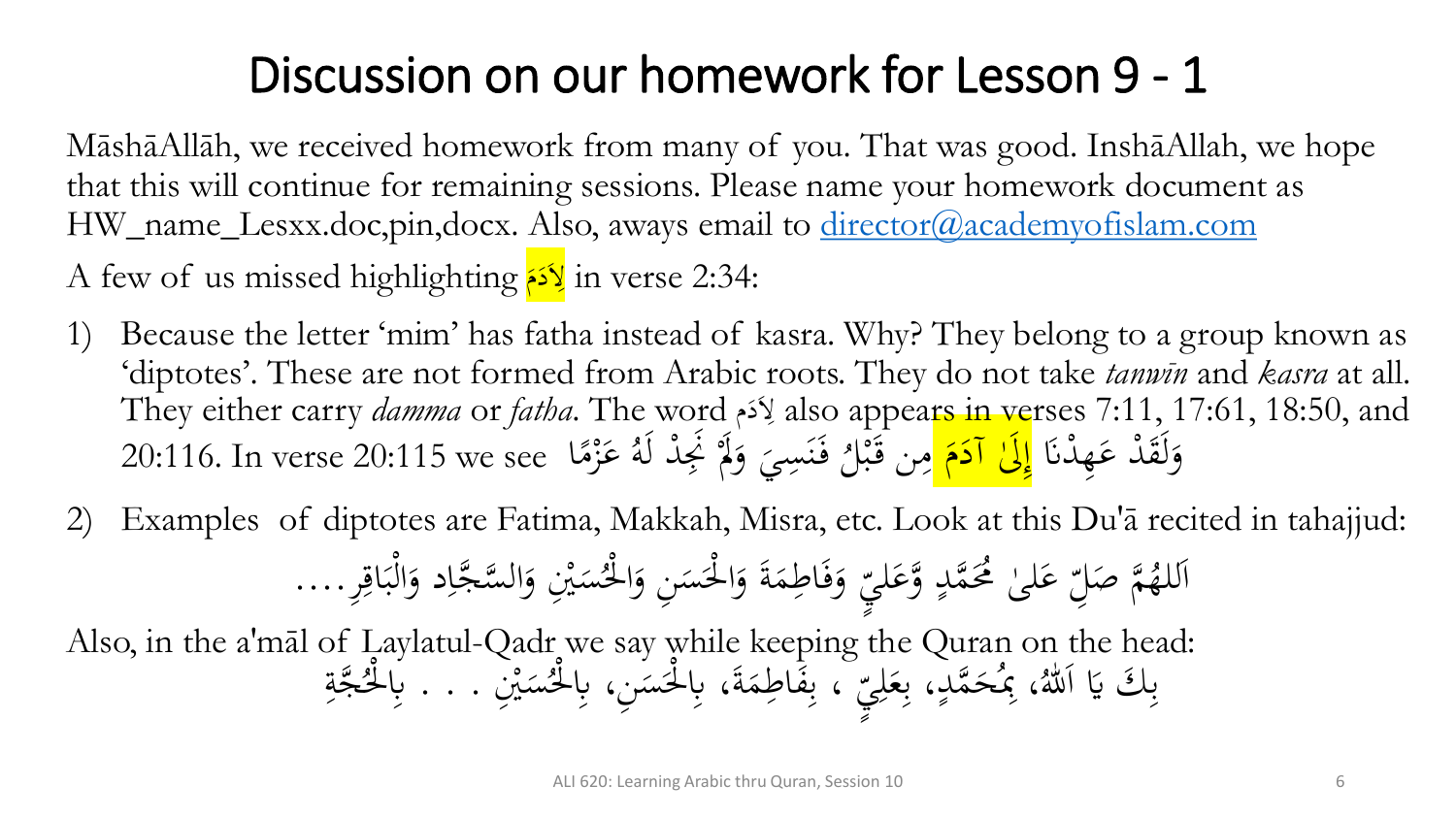#### Discussion on our homework for Lesson 9 - 2

*Alhamdu lillāh* all those who submitted their homework did well. A few of us highlighted the تِّي أَعْلَمُ غَيْبَ السَّمَاوَاتِ وَالْأَرْضِ 2:33 following word in verse م َ ا َ  $\ddot{\phantom{0}}$ َ م  $\int$ إ

On the face of it this seems like *waw* of *qasm* followed by noun رضْ َاال. However, the kasra under raa of ardh is on account of another rule of *mudhaf*  $\mathcal{Q}^*$  mudhaf *ilayhi* that we will inshāAllah cover in future.

Whenever you run across such a confusion, the best solution is to read the translation of the verse. For e.g., 2:33 is translated as: *He said, 'O Adam, inform them of their names,' and when he had informed them of their names, He said, 'Did I not tell you that I know the Unseen of the heavens and the earth, and that I know whatever you disclose and whatever you conceal?'* . For the word ضِ امْلَر the و م َ translation reads *and the earth* and not *by the earth.*

Some of us also highlighted the words: ِرين الم َكاف ن َي and م مِ ال َّ الظ ن م. This is correct but we will  $\vdots$ ِ  $\ddot{\phantom{0}}$  $\mathbf{A}$ ِ<br>ل  $\ddot{\phantom{0}}$  $\mathbf{A}$ inshāAllah discuss the effect of prepositions on 'the sound plurals' (al-jam' u al-salim).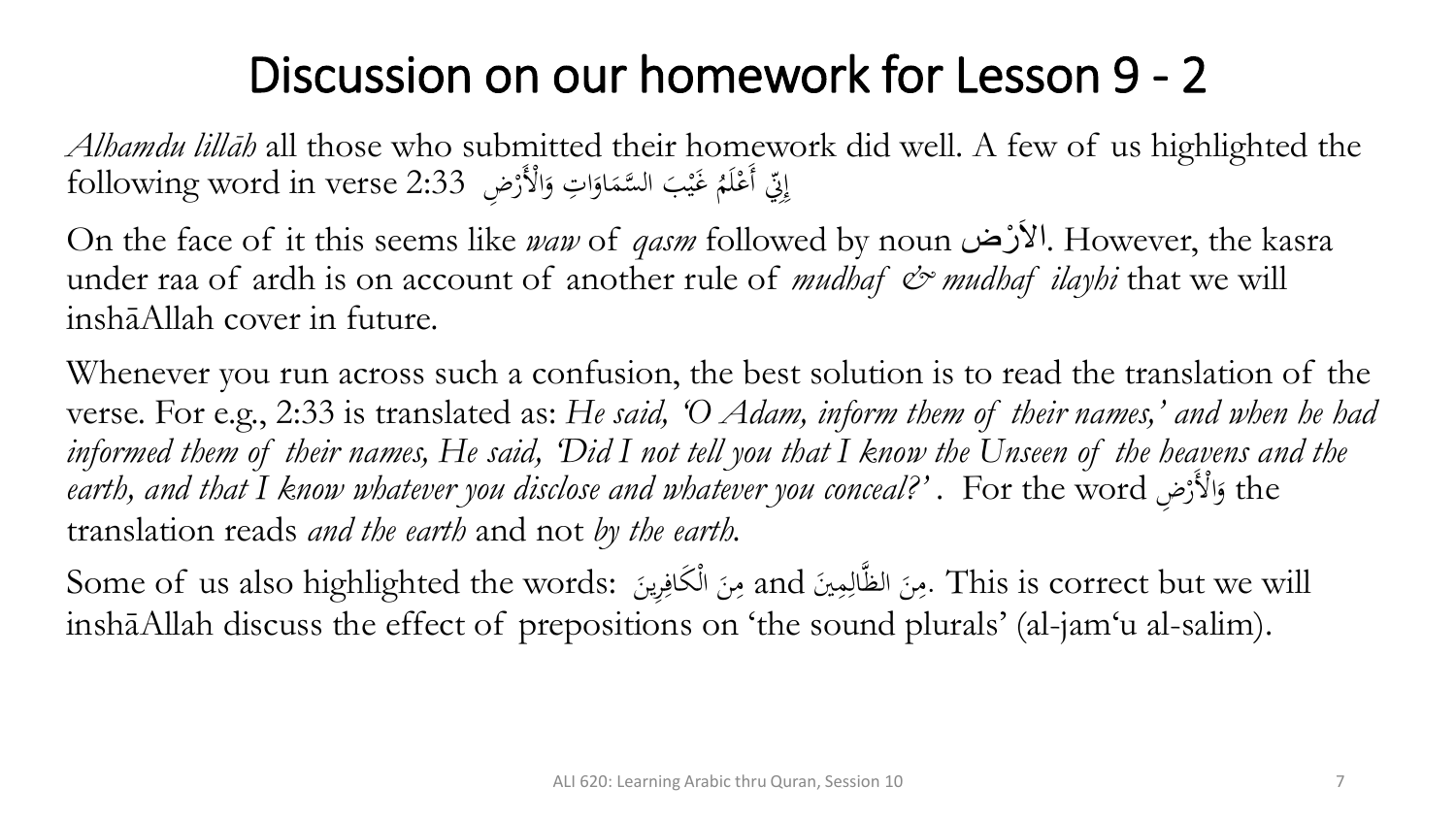### Other important points about prepositions – part 2

3. Majority of prepositions are written separately except for *li* (إ) and *bi* (ب) – these are prefixed to the word they precede. For e.g., بِرَحْمَةٍ،بِالْغَيْبِ  $\ddot{.}$ ي .<br>فر م **تة** م  $\frac{1}{2}$ ِ<br>بِ **تة**  $\overline{a}$ م

4. If preposition li (ل) is prefixed to a word with definite article al (لَ), then the alif of the article is dropped and the two lām are joined. For e.g., when we prefix li to a definite word al-'ibād (اَلْعِبَادِ), it will be written as lil-'ibād (اللَّعِبَادِ) instead of lial-'ibād  $\ddot{\cdot}$ بر ِ<br>و م ل ا (<br>1 ِ<br>با  $\ddot{\cdot}$ بر ِّ<br>ِو م ر<br>ل (لِأَللّٰهِ). Similarly, we write lillāhi (لِلهِ) instead of li-allāhi (لِأَلْعِبَادِ). .<br>ب  $\ddot{\cdot}$ بر ِ<br>و م

- Mention about long vowel marks on transliteration and open inverted coma for 'ayn.
- Examples of preposition hatta ( ّتَٰ َّ ح (used before nouns in the Quran  $\overline{\phantom{a}}$

حَ<sub>َّ</sub>قٌّلُ حِينٍ  $\ddot{\cdot}$ َ ام<br>ا ه َّ نُ ن م<br>أ ج َس ي لَي )12:35(، ّتَٰ حِ َّ ح م م  $\ddot{\cdot}$ َ م ِ<br>تِھ ُمْ فِي غَمْرَتِ*وْ* ر<br>. م م **ه** فَذَرْهُمْ فِي غَمْرَتِهِمْ حَتَّىٰ حِينٍ (23:54) فَتَوَلَّ عَنْهُمْ حَتَّىٰ حِينٍ ر<br>ا  $\ddot{\cdot}$ َ م **€** فَتَوَلُّ عَنْهُمْ حَتَّىٰ حِينٍ (37:174) .<br>م **ک** َ <u>ف</u>

Note: in most cases *hatta* (حَقَّ) in the Quran is followed by a verb. For e.g.,<br>2.55,100 َ 2:55,109

 ة َ ر م ه َ َ ج َى ا َّّلل َر ن ّتَٰ َّ َ َك ح لَ َ ن ِ م م ُ لَن ن ُّ َٰ َى وس ُ م َ َي م م ُ لت ُم ذ ق م ِ إ َ و ، ُ ف م اع َ ف ِرهِ م ِِبَم ُ ا َّّلل َ مِِت َ ّتَٰ َي َّ َ وا ح ُ َح صف م ا َ وا و ۗ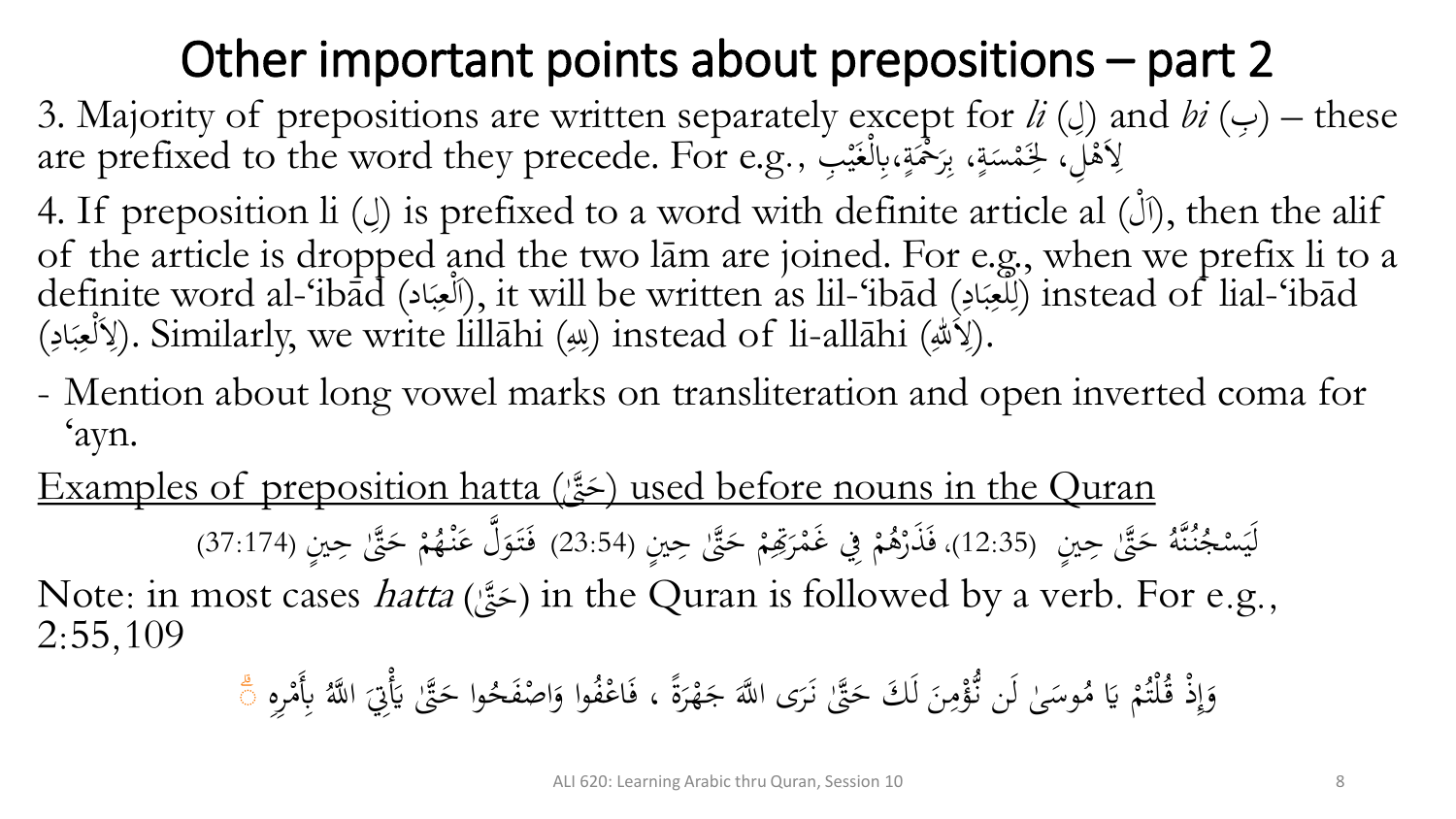# Words that have property of preposition

| <b>Occurs in</b><br><b>HQ</b> | meaning           | <b>Word like</b><br>preposition | No. of times it<br>occurs in HQ | meaning    | <b>Word like</b><br>preposition |
|-------------------------------|-------------------|---------------------------------|---------------------------------|------------|---------------------------------|
| 18                            | With/from         | لَدُنْ \لَدَى                   | 158                             | Some       | بَعْضُ                          |
| 164                           | With              | مَعَ                            | 377                             | All/every  | گاڻ                             |
| 201                           | Near/at           | عنْدَ                           | 16                              | Around     | ځوْلَ                           |
| $\mathbf{1}$                  | Before            | أهَامَ                          | 117                             | Before     | قَبْلَ                          |
| 23                            | Behind            | خَلْفَ                          | 148                             | After      | بَعْدَ                          |
| 88                            | <b>Between</b>    | بين                             | 24                              | Behind     | وَرَآءَ                         |
| 41                            | Above/ over       | فَوْقَ                          | 144                             | Other than | دُوْنَ                          |
| 51                            | Under/<br>beneath | تَيْقَ                          | 127                             | Other than | غَيْرَ   مِنْ دُوْنِ            |

Note that some of them occur only occasionally in the Quran For Quranic examples go to Lesson 8, pages 33 & 34 of the Text ALI 620: Learning Arabic thru Quran, Session 10 9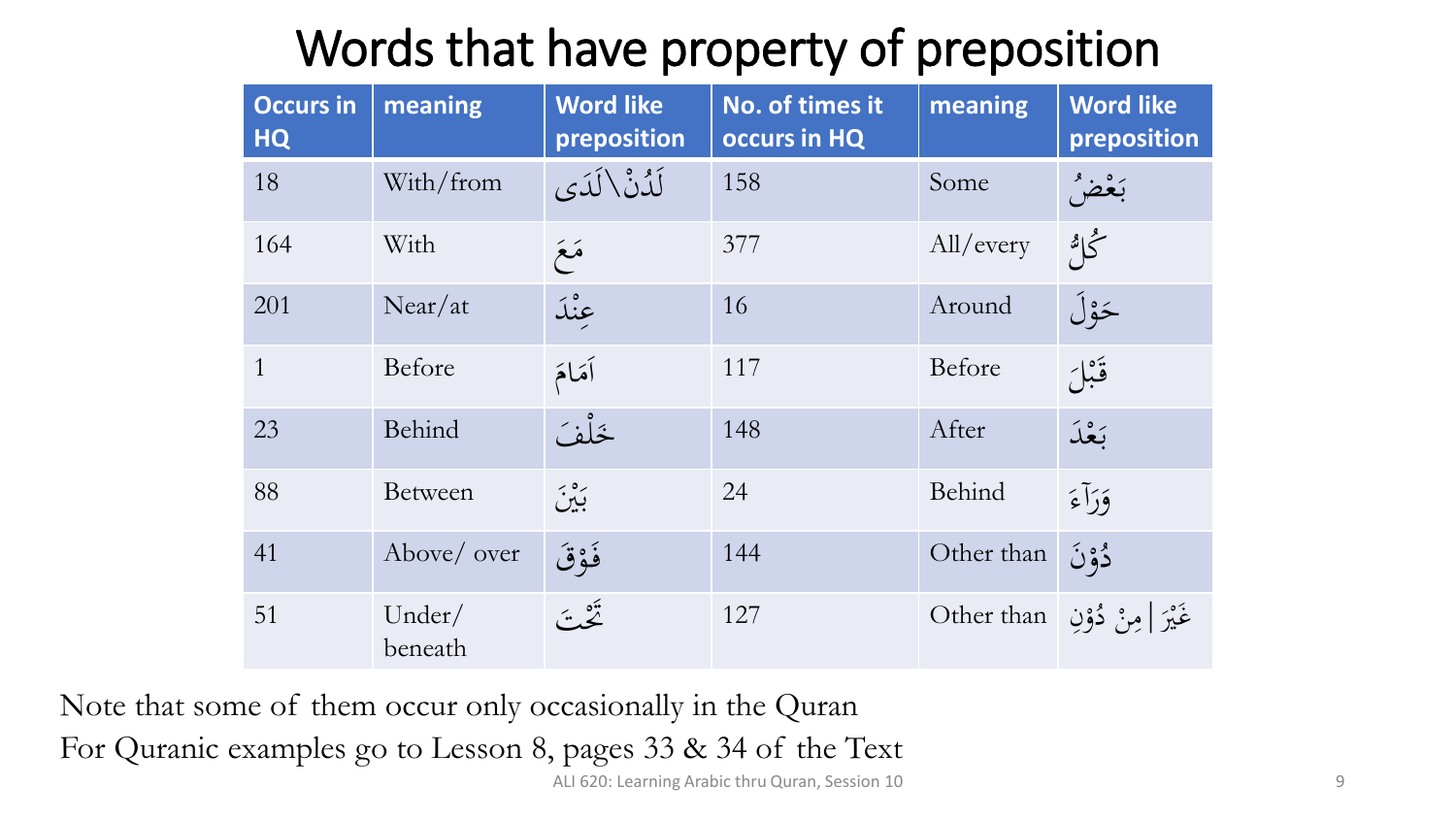#### Prepositions that indicate possession

d are used to indicate possession as well. So, a تَارَوْ عَبْدَ Prepositions<br>mean the has Lere are a few examples from the Quran .<br>م ه<br>نم  $\sum_{i=1}^{n}$ ىم<br>-<br>⊾ ه د ، عِ ل<br>ا .<br>م ه<br>ذ ہ<br>ا ه ع ، م **گ**ر  $\mathcal{A}$ ُ هَل can all a mean 'he has'. Here are a few examples from the Quran.

ذَٰلِكَ مَتَاعُ الْحَيَاةِ الدَّنْيَا  $\ddot{\cdot}$ بد .<br>ن  $\ddot{\circ}$  $\ddot{\cdot}$ ي ب<br>أ ل<br>ا ا  $\ddot{\lambda}$ ت  $\mathcal{A}$ ا ل ا<br>•<br>• ۗ ُ ا َّّلل و َ **ہ** <mark>عِندَه</mark>ُ حُسْنُ الْمَآبِ ل<br>ا  $\blacktriangle$ م .<br>-<br>-حُسْنُ الْمَآبِ ﴿١٤﴾ كُلَّمَا دَخَلَ عَلَيْهَا زَكَرِيًّا الْمِحْرَابَ وَجَدَ <mark>عِندَهَا</mark> رِزْقًا م  $\int$ ر<br>ا م م َ  $\ddot{\mathbf{r}}$ **ک**  $\overline{\phantom{0}}$  $\blacktriangle$ <u>م</u> ِ <u>ق</u> ز  $\frac{2}{\sqrt{2}}$ صد<br>ا

3:14 *These are the conveniences of the worldly life, but God has the finest resort. 3:17 Whenever Zakariyyā entered upon her in the sanctuary, he found with her/in her possession, provision.* وا لَوْ أَنَّ م إِنَّ الَّذِينَ كَفَرُوا لَوْ أَنَّ <mark>لَهُم</mark>  $\ddot{\phantom{0}}$ ِ<br>ب <mark>َهُم</mark>ْ مَّا فِي الْأَرْضِ جَمِيعًا وَمِثْلَهُ <mark>مَعَه</mark>ُ شة<br>م  $\mathbf{A}$ َ ر<br>پ م <mark>مَعَه</mark>ُ لِيَفْتَدُوا بِهِ مِنْ عَذَابِ يَوْمِ الْقِيَامَةِ مَا ثَقْبٌلَ <mark>ً</mark><br>ا ام<br>ا ِ<br>ل ل  $\overline{\phantom{0}}$ يَفْتَدُوا بِهِ مِنْ عَذَابِ يَوْمِ الْقِيَامَةِ مَا تُقْبِّلَ مِنْهُمْ بد<br>بر  $\mathcal{L}$ <u>بة</u>  $\mathcal{L}$  $\ddot{\cdot}$ بد ِ<br>ِمُ م  $\ddot{\phantom{0}}$ م يہ<br>. **ک** م  $\mathbf{A}$ ِ ِ<br>ب ت .<br>م  $\ddot{\cdot}$ م **€** مِنْـهُـ .<br>م  $\mathbf{A}$  صد<br>ا

5:37 *As for those who disbelieve, even if they possess everything on earth, and the like of it with it, and they offered it to ransom themselves from the torment of the Day of Resurrection, it will not be accepted from them.*

مِن وَلَدٍ وَمَا كَانَ<br>م م<br>. ه<br>ر  $\overline{a}$ َ  $\mathbf{A}$ مَا اتَّخَذَ اللَّهُ<br>بُريد م هر<br>ڊ ہے<br>۔ <mark>مَعَه</mark>ُ مِنْ إِلَٰهٍ ۚ إِذًا لَّذَهَبَ كُلُّ إِلَٰهٍ بِمَا خَلَقَ وَلَعَلَا بَعْضُهُمْ عَلَىٰ بَعْ<br>مُسْتَقِيمًا مِنْ الْمَسْتَقِيمَةِ مِنْ اللَّهِ مِنْ اللَّهِ بِمَا خَلَقَ وَلَعَلَا بَعْضُهُمْ عَلَىٰ بَعْ ا<br>ا  $\frac{\lambda}{\Lambda}$  $\overline{a}$ َٰ لَ .<br>ِم إ .<br>7  $\mathbf{A}$  .<br>ا  $\ddot{\phantom{0}}$  $\int$ إ م ب<br>. ا<br>ا **ک** م<br>.<br>. ہے<br>. إِلَٰهٍ بِمَا خَلَقَ وَلَعَلَا بَعْضُهُمْ عَلَىٰ بَعْضٍ ۚ سُبْحَانَ اللَّهِ عَمَّا<br>مِسْلِما مِنْسِمِينِ مِنْ مِنْ مِنْ الْمَسْلِمِينَ مِنْ الْمَلْمِينَ مِنْ اللَّهِ عَمَّا ب<br>۔ **گ**ر و<br>پر ِ<br>ب .<br>.<br>. ل<br>.  $\ddot{\cdot}$ <u>ل</u>م َٰ لَ  $\overline{a}$ إ ا<br>ج  $\ddot{\cdot}$ ه<br>به بد<br>ِ و<br>سد وَن ُ ِصف 23:91 *God has never begotten a son, nor is there any god besides Him. Otherwise, each god* ي يا<br>*would have taken away what it has created, and some of them would have gained supremacy over others. Glory be to God, far beyond what they describe.*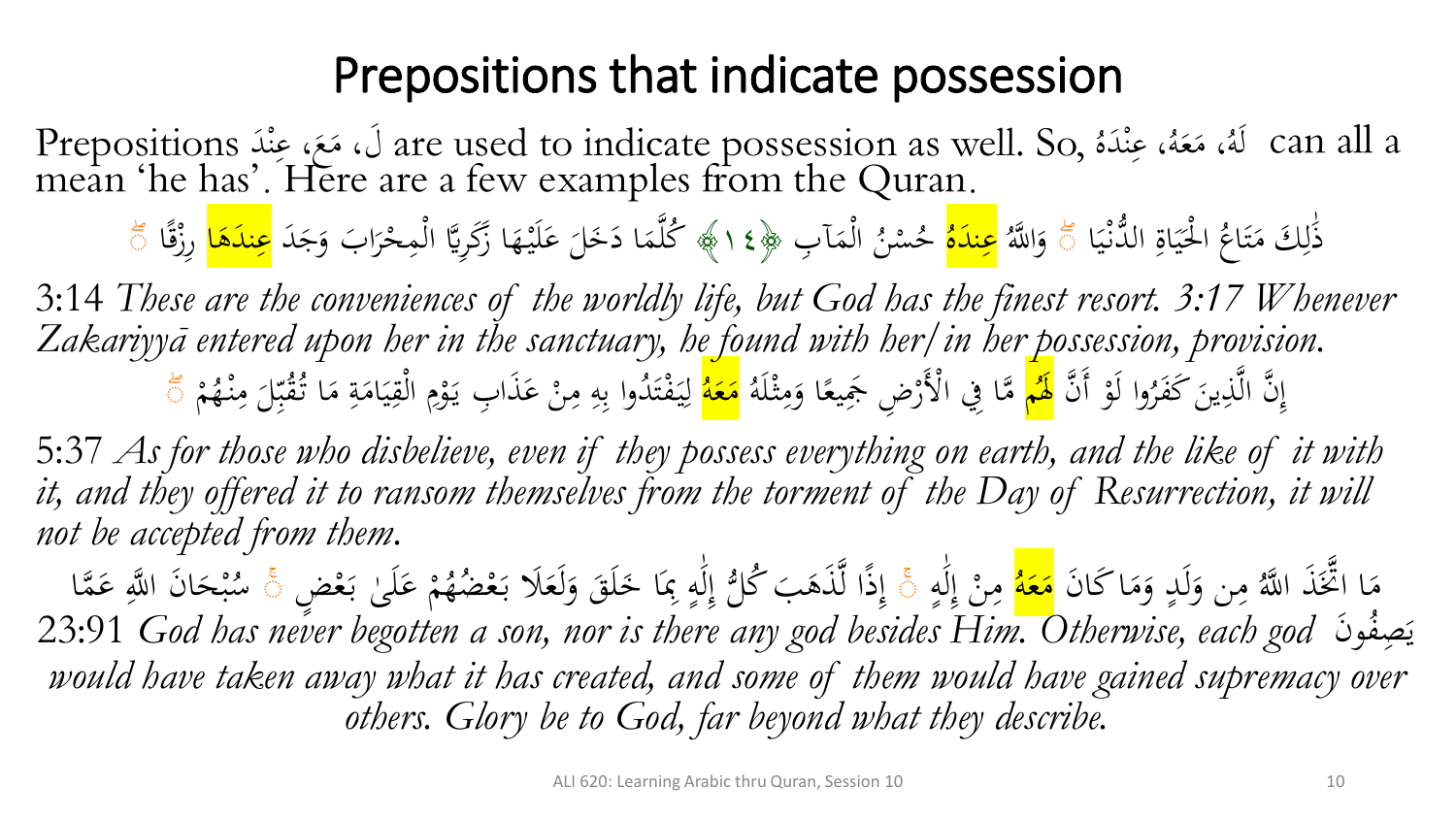### Nouns: Ma'rifah and Nakirah

The following has been taken from **Lessons 9** from our Text. Nouns can either be  $\emph{Ma'rifab}$  (أَكِرَةُ) or  $\emph{Nakirab}$  (نَكِرَةُ). Ma'rifah means proper noun e.g., مُحَمَّدٌ **ٔ** نَ<br>تم و<br>م (Muhammad) or definite noun, e.g., الْمَكِتَابُ (the book), which is done by prefixing the ْ article ال and removing the tanwīn. Proper nouns are proper names given to a certain person or place. E.g., ا<mark>بْرَ اهِبْمْ</mark> $\,$  and  $\rm \ddot{\tilde{a}}$  – Ibrāhīm and Makkah. Note: Proper noun ر<br>م ْ *Ibrāhīm* here does not carry tanwīn as was the case with the word Muhammad.

Common nouns are names given to living and non-living beings and all of them with double damma (see the table on p. 30 in the Text).

*Harakāt* (singular *harakah*) are the vowel signs (damma, fatha and kasra) that are placed on letters of nouns, verbs and particles. Adding a harakah on the last letter based on grammatical rules is known as putting *I'rab (با*غْدَاب*)*. The default i'rab of a noun is damma.

See Quranic examples of ma'rifah and nakirah on p. 31 of the text.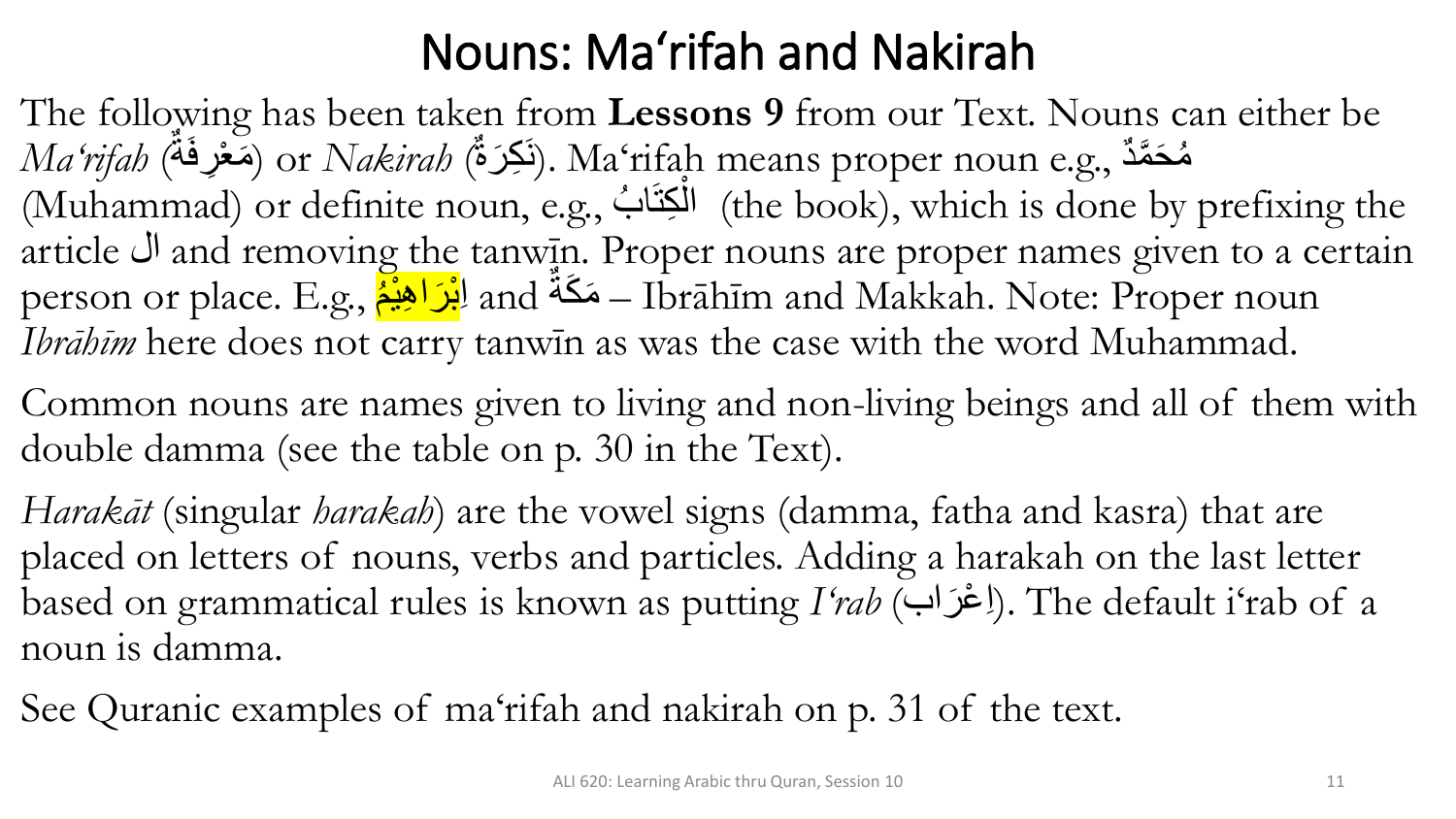#### Special spellings in the Quranic Text

Note, Ibrāhīm is spelled differently in the Quran (see p. 31 in the text) compared to what is found in Arabic books or even in Du'ās. There is a short alif on 'raa' and independent 'yaa' like a superscript between 'haa' and 'mim.' Similarly, in the word الرَّحْمَان a short alif appears on mim (الرَّحْمَٰن) instead of long alif after mim. **ٔ** َٰ **ٔ** Other words which are spelled differently in the Quran are: سَلَيْمنُ، سُبْحنَ، الْخَسِرِيْنَ Other words which are spelled differently in the Quran are: ْ **ٔ** ر<br>ا ر<br>پ **ٔ ّ** in all these a short alif appears as a superscript in the Quran. This short alif is known as أَلِف خَنْجَرِيَة (the dagger alif. When this alif appears over a letter, it has **ٔ** same effect as a long alif, and it has the function of long vowel in pronunciation. The above three words will appear as: سُنْبْحَانَ، الْخَاسِرِيْنَ (The above three words will appear as **ّ ا** ْ و<br>ام **ّ** besides the Quran.